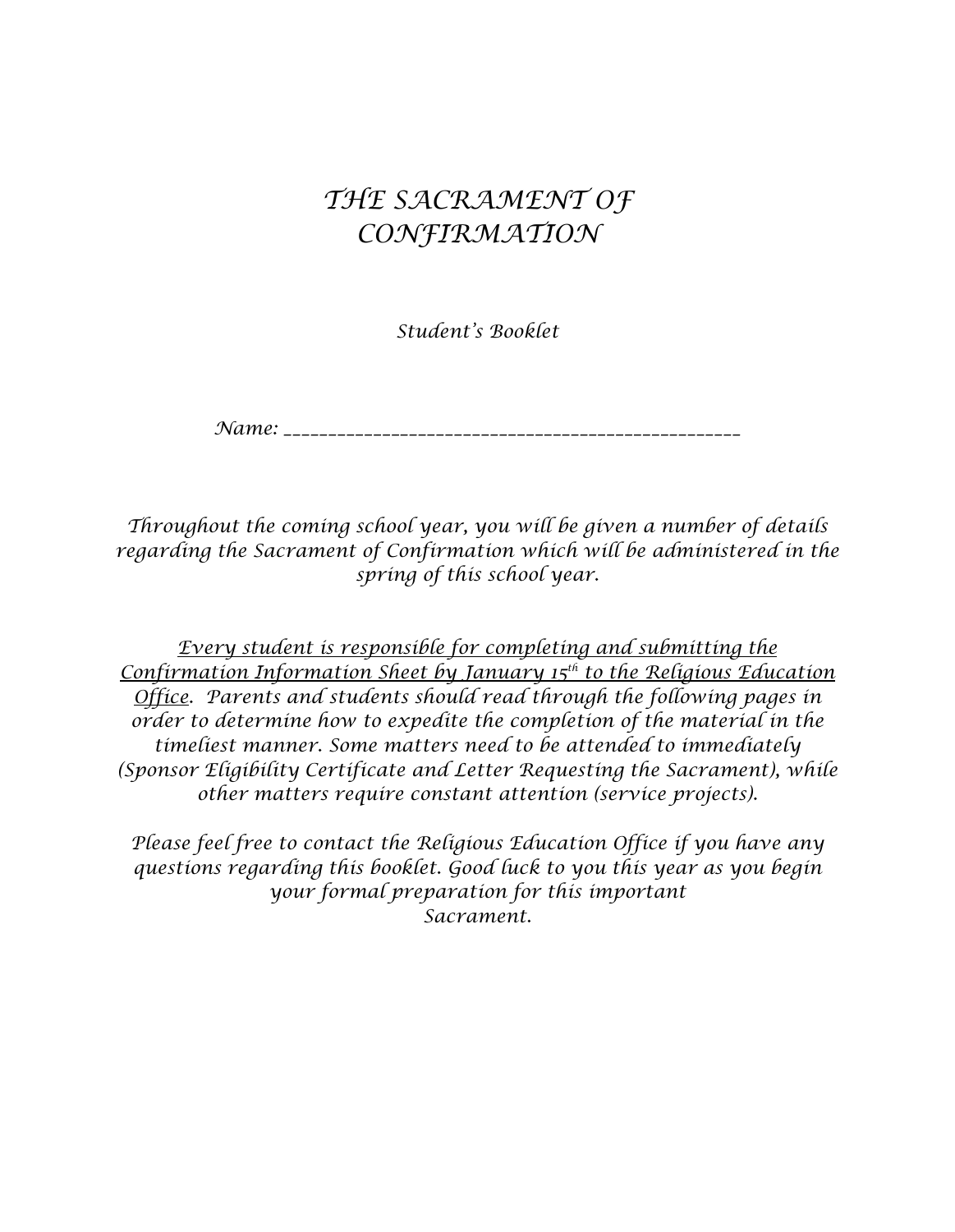

## *CONFIRMATION…WHAT IS IT?*

Confirmation is a Sacrament in which those who have been baptized receive the fullness of the Holy Spirit whom the Lord sent upon his apostles at Pentecost. It is a Sacrament that celebrates God's special strengths and gifts in those who have been baptized. It is the final Sacrament of Initiation to the Catholic faith and may only be received once in a lifetime.

## GIFTS AND FRUITS OF THE HOLY SPIRIT

The Gifts of the Holy Spirit help Christians live their lives more fully committed to Christ. These gifts are:

> *Wisdom Understanding Counsel Fortitude Knowledge Reverence of God Piety*

From the Gifts of the Spirit, come the Fruits, which are:

| Charity        | Jov | Peace           | <i>Patience</i> | Kindness       | Goodness |  |
|----------------|-----|-----------------|-----------------|----------------|----------|--|
| Long suffering |     | <i>Mildness</i> | Chastity        | <b>Modesty</b> | Faith    |  |
| Self-restraint |     |                 |                 |                |          |  |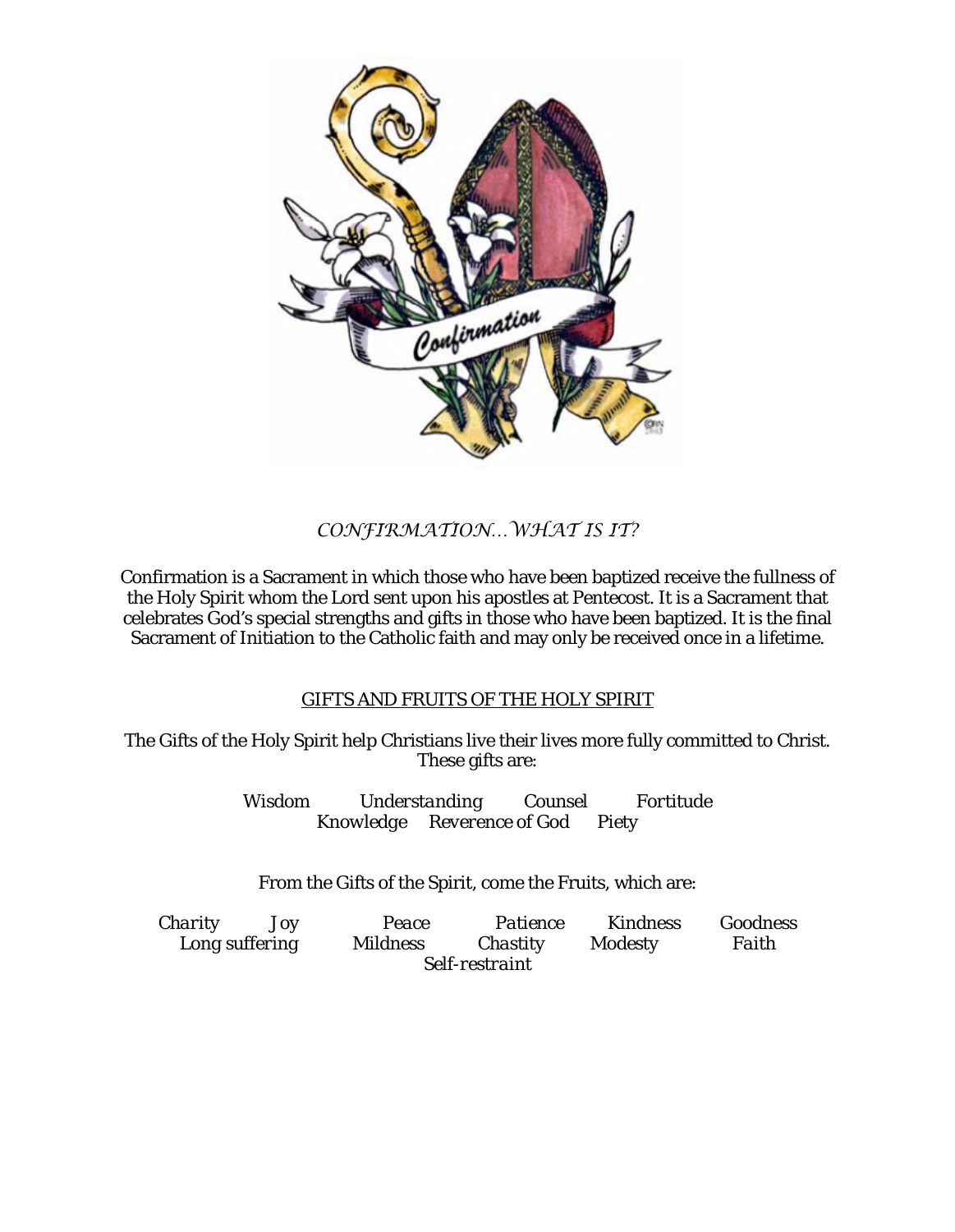**Dear Parents and Confirmation Candidates:** 

**In the coming months, we will all participate together on a Journey of the Spirit. During this period of preparation for the Sacrament of Confirmation, the cooperation of parents and candidates is absolutely essential. We have prepared this booklet to serve as a guide for the candidates and parents.** 

**The challenge ahead is exciting and demanding. In order to strengthen our enthusiasm for the Spirit, a number of basic tasks and a variety of activities are recommended. This will require a forthright commitment from the candidate and ongoing support from the parents.** 

**The duty to guide your children along the sacramental path is a concern to all Catholic parents. To date you have formed and nurtured the spirit of faith through your life example, religious instruction and the reception of the Sacraments of Baptism, Penance, and Holy Eucharist.**

**Once again, you are being called upon to actively participate in the next step of your faith mission – the preparation of your child for the Sacrament of Confirmation.** 

**Your role now takes on an added dimension because you are called upon to allow your child the right of free choice in the decision to be confirmed. This does not ease your obligation, but rather requires that you share as partners with them as they prepare for this significant event.** 

**On behalf of the Confirmation Team, may God continue to bless you and your family.** 

**Kim Lorentzen Director of Religious Education**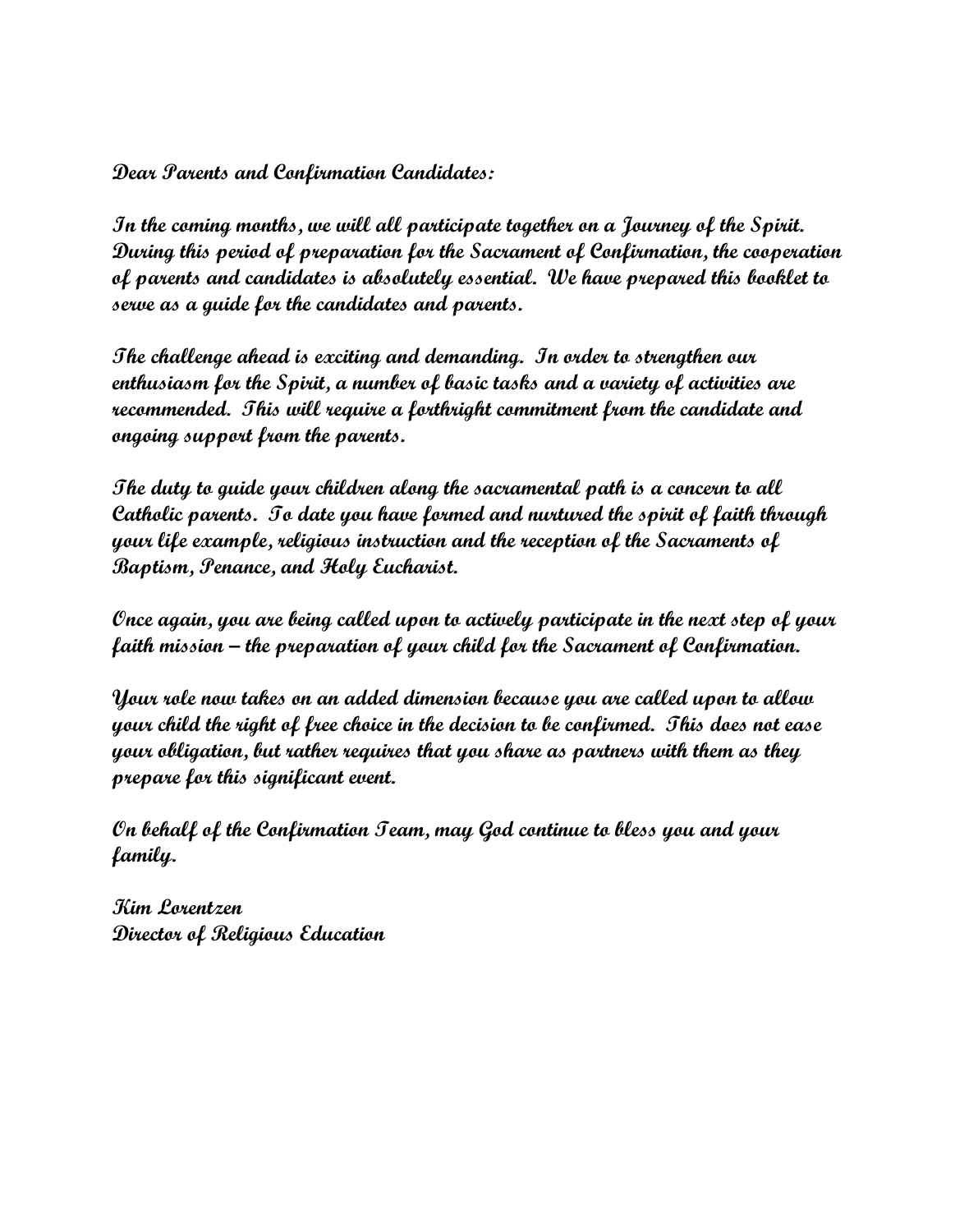## **OUTLINE OF CONFIRMATION PREPARATION:**

**Spiritual Journey:** As you know, your upcoming Confirmation is related to your Baptism. It gives you a chance to restate what your loving and believing parents shared with you at infancy, a life in the Spirit. Your preparation, therefore, must be on many levels.

**Readiness for Candidacy:** The Rite of Confirmation calls upon the pastor to testify before the Bishop that a candidate is properly disposed to receive the sacrament. Therefore, a good knowledge of the Catholic faith through class attendance and class participation is necessary. Participation in the liturgical and sacramental life of the Church and a life style that reflects Gospel values is essential. Weekly Mass participation is a must.

**Mass Attendance:** All Students are required to attend the assigned class masses Students will sit with their families in the church and may leave once Mass is over. In addition to 3 class masses, each student is required to attend 9 Masses throughout the school year. Also, every student must attend a Christmas Mass and an Easter Mass preferably at Church of Epiphany. Each student will write a Homily Reflection (a few notes) based on the Priest/Deacon's homily which will be signed after Mass by a Priest/Deacon. All students will submit a minimum of 14 Homily Reflections for the year.

**Interview:** Candidate will be interviewed at a designated time in April. The interview is designed to determine the readiness for the Sacrament of Confirmation.

**The Sacrament of Reconciliation:** The Sacrament of Reconciliation will be celebrated in a special ceremony in the spring. Parents and sponsors are encouraged to join the candidate for this grace filled service.

**Retreats:** As a culmination of the preparation for the sacrament celebration there is a **mandatory Candidate/sponsor retreat.** If the sponsor cannot attend, candidate must attend with a parent. Please see schedule for date. **All Confirmation candidates are required to participate the Retreat. If the candidate does not attend, the Confirmation will be delayed a year.** 

**Saint Poster and Worksheet:** Submit Saint Poster together with worksheet for the story of your Saint. \* See attached worksheet

**Letter of Application and Intent:** Each candidate is required to write and submit a typewritten formal request to Father Mike in his/her own words. The request should include:

- a description of what he/she is doing to prepare for this Sacrament;
- a statement of what he/she plans to do in the future to live out this commitment;
- a formal request for the sacrament.

T**he Letter of Application is to be handed into the parish office no later than December 13th .**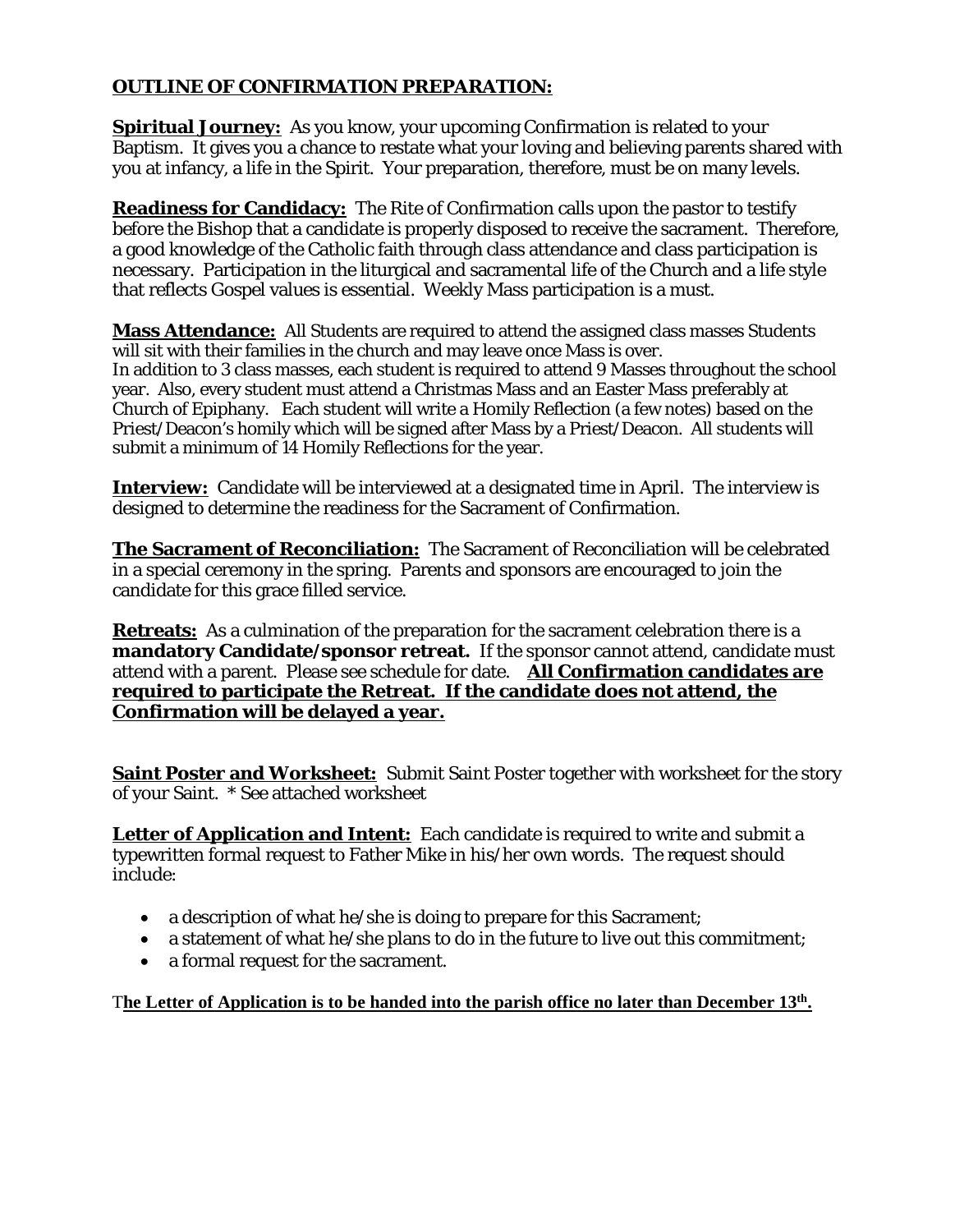# **Requesting the Sacrament**

You are free to respond to God's call to live your faith more deeply – to worship, witness, and serve as a confirmed Christian. If you wish to receive the Sacrament of Confirmation, write a letter of request to your pastor stating your desire. Follow these guidelines:

#### **The letter should be typed**

| <b>Address your letter as follows:</b> | To: Father Michael Santangelo |
|----------------------------------------|-------------------------------|
|                                        | Church of Epiphany            |
|                                        | 615 Thiele Road               |
|                                        | Brick, New Jersey 08724       |
|                                        |                               |

**Greeting:** Begin your letter with the greeting: Dear Father Mike:

## **Body of Letter**

#### **Paragraph 1:**

Introduce yourself. Tell something about your family, background, interests, etc.

#### **Paragraph 2:**

Request the Sacrament: Give several reasons why you want to be confirmed.

#### **Paragraph 3:**

Explain how you plan to prepare for the reception of this sacrament, be specific, for example: Liturgy - Mass, your prayer life, your celebration of the other sacraments, your service for other exercised at home, within the parish, and/or within your community.

#### **Paragraph 4:**

Tell how you will continue to carry out your life of service to God and others through the power of the Spirit. Tell how you plan to make you Confirmation in the faith real and alive in the future. How do plan on remaining a practicing Catholic?

#### **Paragraph 5:**

Confirmation Name – Briefly explain why you chose your Confirmation name and why it is important to you.

**Conclusion:** Conclude the letter and write your complete signature below your actual signature

**Candidate Interviews** between 6:30 - 8 PM in the Church - **Required**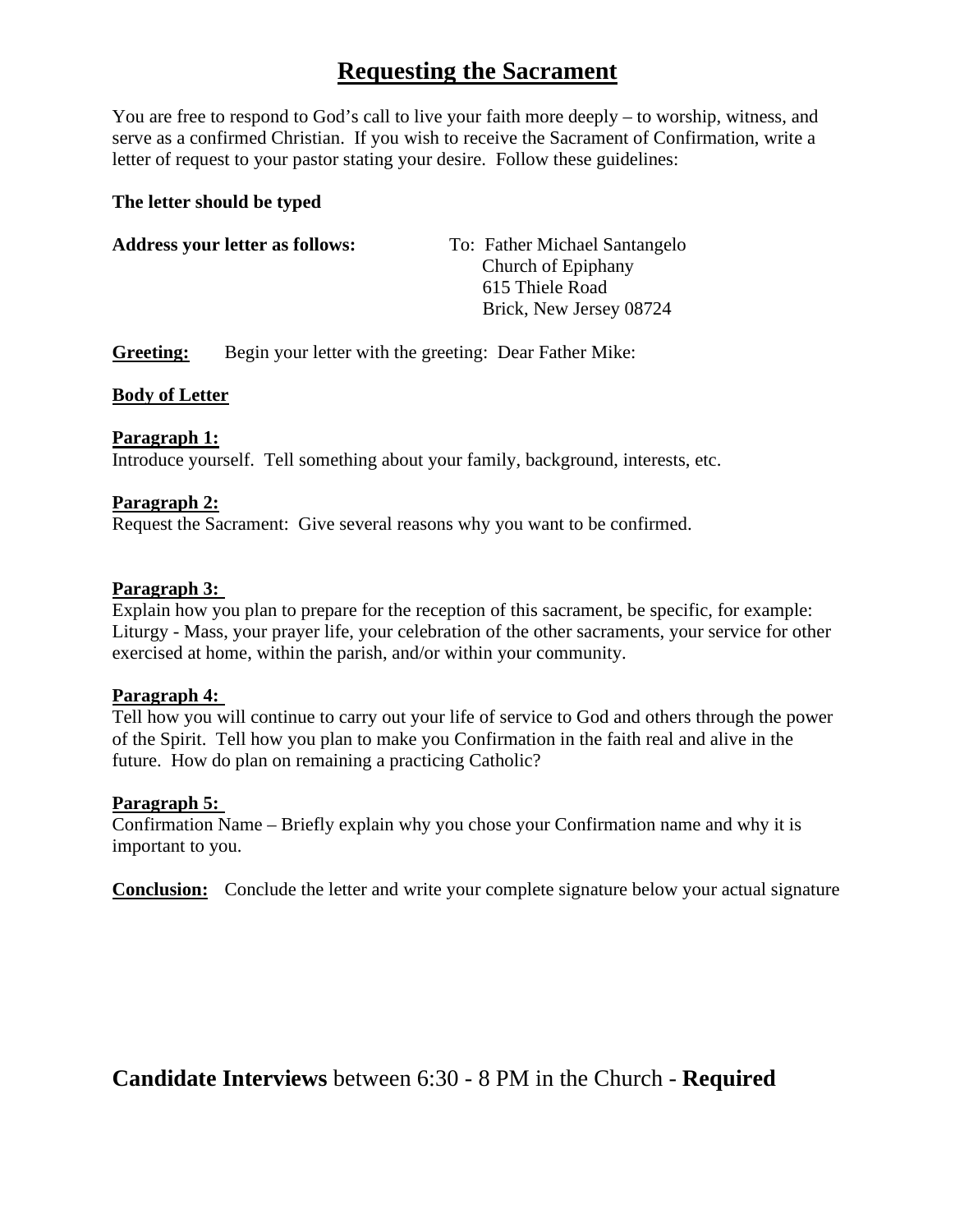# **MANDATORY DATES**

| (Due to the nature of the events, there are no makeup dates or times available) |                                                      |  |  |  |
|---------------------------------------------------------------------------------|------------------------------------------------------|--|--|--|
| <b>Date</b>                                                                     | <b>Event</b>                                         |  |  |  |
| October 24th & 25th, 2022                                                       | 8 <sup>th</sup> Grade Mandatory Mass <b>Required</b> |  |  |  |
| December 13, 2022                                                               | Saint Poster and Worksheet are due                   |  |  |  |
| December 13, 2022                                                               | <b>Deadline</b> for Letter of Application to Father  |  |  |  |
|                                                                                 | Mike. To be submitted to the Parish Office           |  |  |  |
| December 24 <sup>th</sup> &                                                     | <b>Attend Christmas Mass at Epiphany – Signed</b>    |  |  |  |
| 25 <sup>th</sup> , 2022                                                         | <b>Homily Reflection Required &amp; Mandatory</b>    |  |  |  |
| January 17, 2023                                                                | <b>Deadline</b> for Confirmation Information Sheet & |  |  |  |
|                                                                                 | Sponsor Eligibility Certificate to be submitted to   |  |  |  |
|                                                                                 | the Religious Ed Office                              |  |  |  |
| January 28 <sup>th</sup> & 29 <sup>th</sup> , 2023                              | 8 <sup>th</sup> Grade Mandatory Mass: Required       |  |  |  |
|                                                                                 |                                                      |  |  |  |
| February 2023                                                                   | <b>Confirmation Gown Measurement.</b> This will      |  |  |  |
|                                                                                 | be done at Church of Epiphany. Please send in        |  |  |  |
|                                                                                 | a check payable to "School Uniform Shop"             |  |  |  |
| February 28, 2023                                                               | Penance Service $-5:30$ PM $-6:30$ PM                |  |  |  |
|                                                                                 | <b>Required</b>                                      |  |  |  |
| March 1, 2023                                                                   | Deadline for service hour log                        |  |  |  |
| March 11, 2023                                                                  | Sponsor / Candidate Retreat Required                 |  |  |  |
|                                                                                 | $10:00AM - 5:00PM \& Mass$                           |  |  |  |
| March 7, 14, 21 & 28,                                                           | Confirmation Prep Classes 5:30PM-6:30PM              |  |  |  |
| 2023                                                                            | <b>MANDATORY</b>                                     |  |  |  |
| March 25th & 26th, 2023                                                         | 8 <sup>th</sup> Grade Mandatory Mass: Required       |  |  |  |
| April 8 <sup>th</sup> & 9 <sup>th,</sup> 2023                                   | <b>Attend Easter Mass at Epiphany - Signed</b>       |  |  |  |
|                                                                                 | Homily Reflection Required & Mandatory               |  |  |  |
| <b>TBD</b>                                                                      | Candidate Interviews between 6:30pm -                |  |  |  |
|                                                                                 | 8:00PM in the Church - Required                      |  |  |  |
| <b>TBD</b>                                                                      | <b>Practice for Confirmation with Sponsor</b>        |  |  |  |
|                                                                                 | 6pm-7pm Church - Required                            |  |  |  |
| <b>TBD</b>                                                                      | <b>Confirmation - 4:00 PM</b>                        |  |  |  |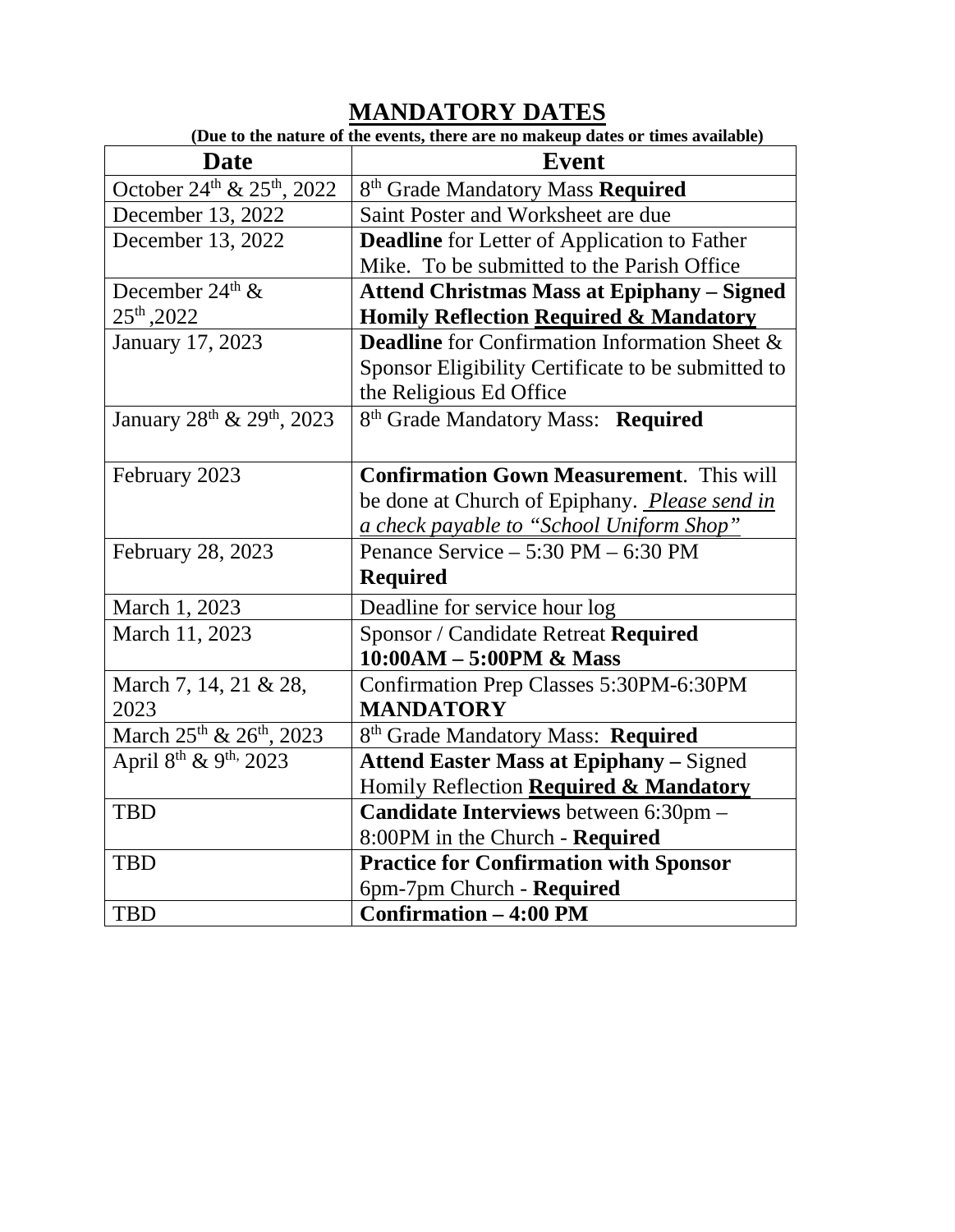## *CONFIRMATION PROGRAM REQUIREMENTS*

The Confirmation program is a two-year process. This process begins in 7<sup>th</sup> grade and will continue right up until the time of Confirmation. Below is an outline of the expectations of our candidates.

- **First and foremost, candidates MUST be practicing Catholics who attend Mass and receive Communion on a regular basis. If you are not attending Mass, you put your candidacy at risk**.
- Religious Education Classes Candidates are to attend classes once a week and adhere to the attendance policy already in place.
- Parental supervision While candidates are primarily responsible for fulfilling the requirements of Confirmation, we ask that parents play an active role in this preparation.
- Picking a sponsor  $-$  A sponsor is a person chosen by the candidate who acts as a spiritual guide and support system. This person may not necessarily be a relative. The sponsor should be someone who has a very strong spiritual life and MUST be an active parishioner of his/her church. Please give careful thought to picking a sponsor. The sponsor must do the following:
	- 1. Apply to his/her home parish for a letter of eligibility to be a sponsor.
	- 2. Supply the candidate with this letter ASAP and it should be attached to this booklet. Please keep in mind, every church may have different requirements for a person to be considered eligible. Do not delay in asking your sponsor in case they have steps to take in order to be considered eligible by the Pastor of his/her church.

**\*\*IF YOUR SPONSOR IS A MEMBER OF EPIPHANY CHURCH, PLEASE CALL OUR OFFICE (732-458-0220) FOR VERIFICATION OF SPONSOR ELIGIBILITY. IT IS NOT NECESSARY TO COME TO THE CHURCH TO PICK UP AN ELIGIBILITY CERTIFICATE.** 

- Confirmation name The name chosen as your Confirmation name should be name that identifies a person as a Christian, as does their Baptismal name. In fact, candidates my retain their Baptismal name rather than pick another name. However, if another name is chosen, this name must be a Saint's name, and the student is asked to briefly explain why this name was chosen.
- $\bullet$  Successful completion of the 7<sup>th</sup> grade curriculum.
- Complete20 hours of community service in the  $7<sup>th</sup>$  and  $8<sup>th</sup>$  grade for a total of 40 hours.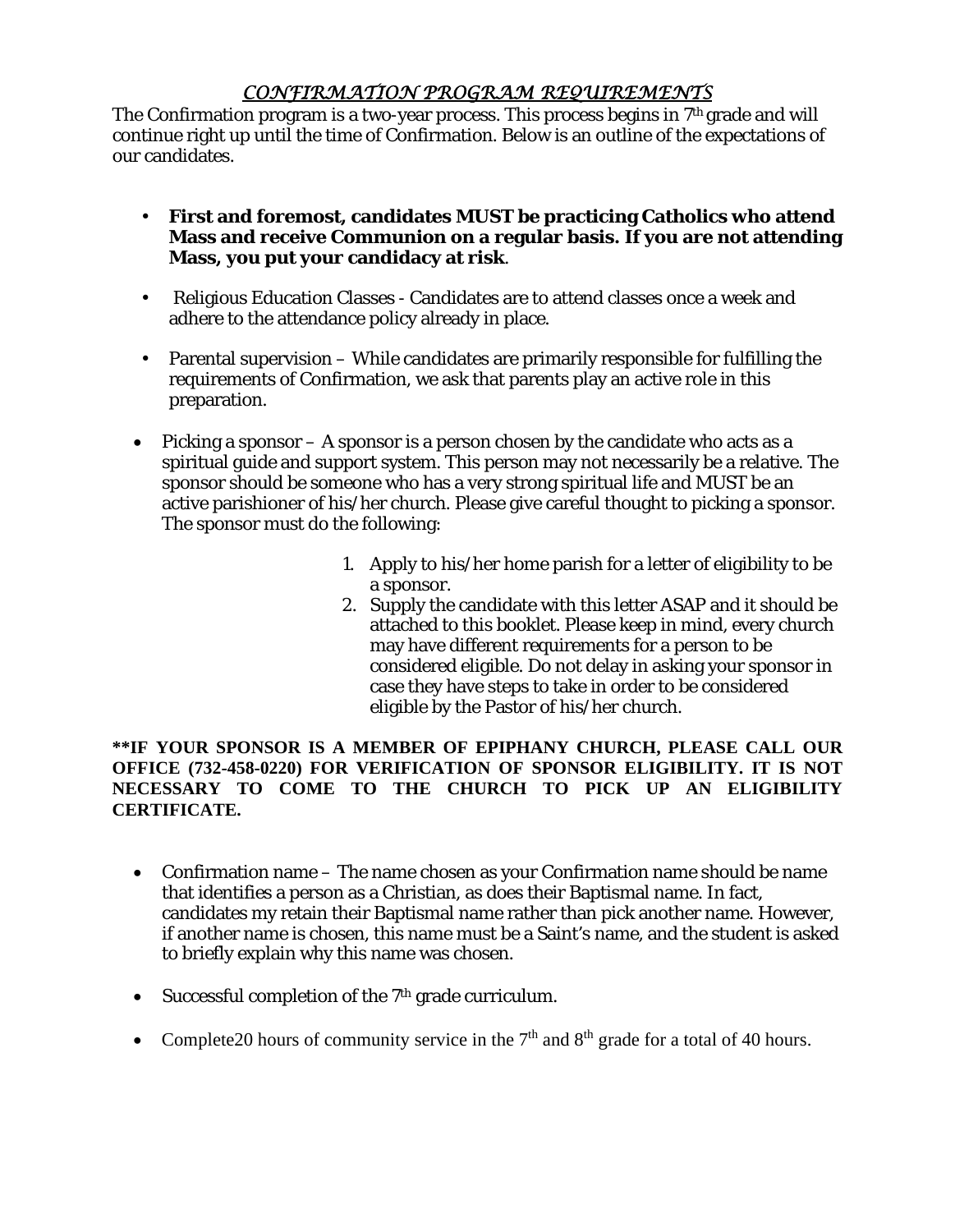## *THE ROLE AND ELIGIBILITY OF THE SPONSOR*

Individual sponsors must be selected. A sponsor must be a person who knows the candidate and can help him/her on his/her spiritual journey and can share his/her own faith. This selection should be indicated at the beginning of the candidates preparation as it often takes time for a sponsor to receive eligibility papers from his/her own parish.

## **Sponsor eligibility:**

- Must be at least 16 years old
- Must be Catholic and have been initiated in the three Sacraments of Baptism, Eucharist, and Confirmation.
- May be either male or female for any candidate
- May not be biological parents but may be Step-parents, God-parents or Grandparents provided they fulfill all other requirements
- Must meet the eligibility requirements of his/her home parish
- Must be in a valid marriage if married. If divorced and remarried and the original marriage took place in a Catholic church, the original marriage must have been dissolved through annulment. Please ask for clarification if needed.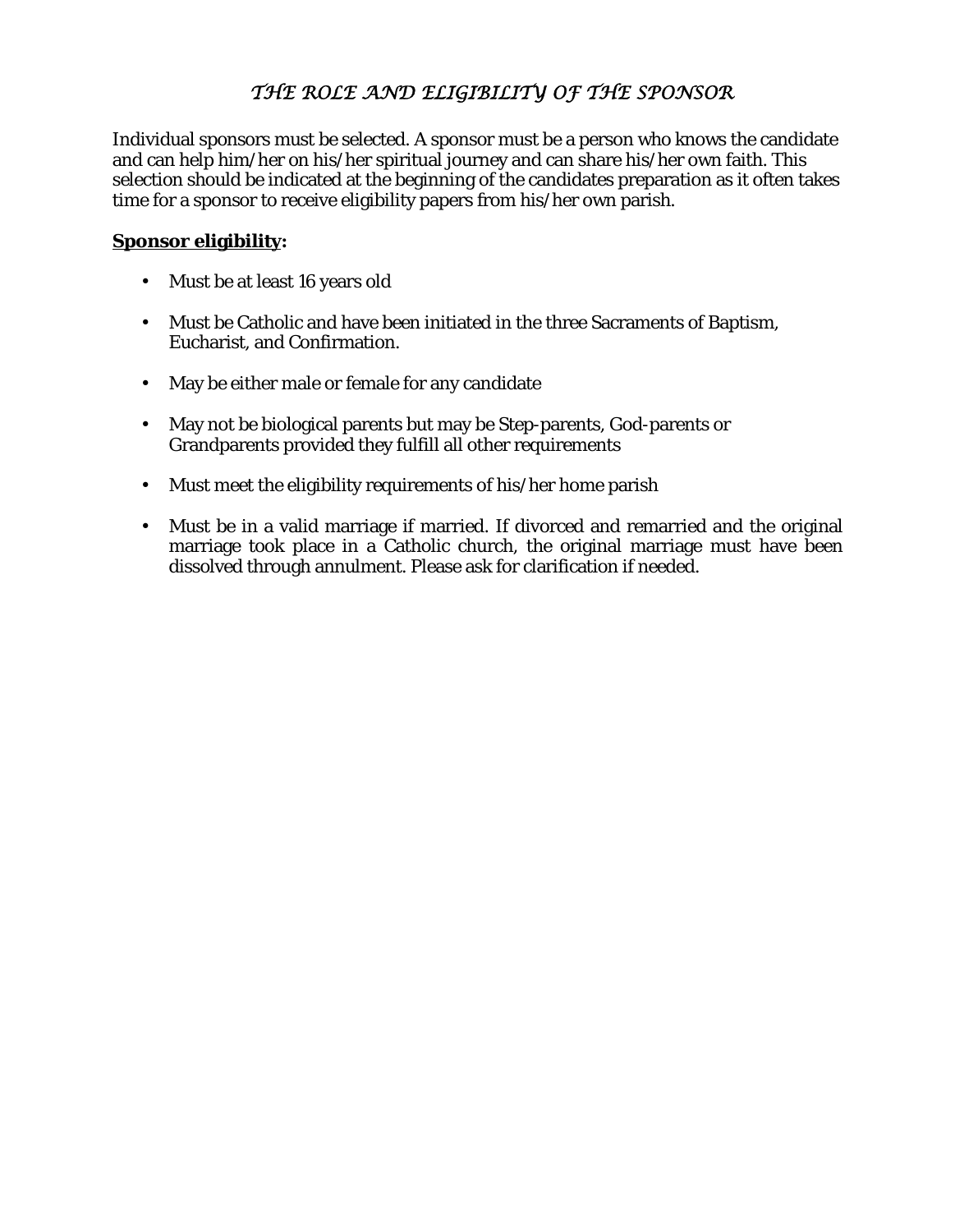## **CONFIRMATION INFORMATION SHEET**

## **RETURN TO THE RELIGIOUS EDUCATION OFFICE NO LATER THAN 1/17/23**

#### **PLEASE PRINT CLEARLY:**

Name of Confirmation Candidate:

| Last                                                       | First |                     | Middle   |
|------------------------------------------------------------|-------|---------------------|----------|
|                                                            |       |                     |          |
| <b>Street</b>                                              |       | City                | Zip      |
|                                                            |       |                     |          |
|                                                            |       |                     |          |
| <u>APPLICATION FOR THE RECEPTION OF THE SACRAMENT OF</u>   |       |                     |          |
|                                                            |       | <u>CONFIRMATION</u> |          |
| <b>Please print clearly</b>                                |       |                     |          |
|                                                            |       |                     |          |
|                                                            |       |                     |          |
|                                                            |       |                     |          |
|                                                            |       |                     |          |
|                                                            |       | (Street # and name) |          |
|                                                            | City  | State               | Zip Code |
|                                                            |       |                     |          |
|                                                            |       |                     |          |
|                                                            |       |                     |          |
|                                                            |       |                     |          |
|                                                            |       |                     |          |
|                                                            |       |                     |          |
| *PLEASE STAPLE THE "SPONSOR'S CERTIFCATE" TO THIS FORM.    |       |                     |          |
| THIS FORM MUST BE FILLED OUT IN ITS ENTIRITY OR IT WILL BE |       |                     |          |
| <b>RETURNED.</b>                                           |       |                     |          |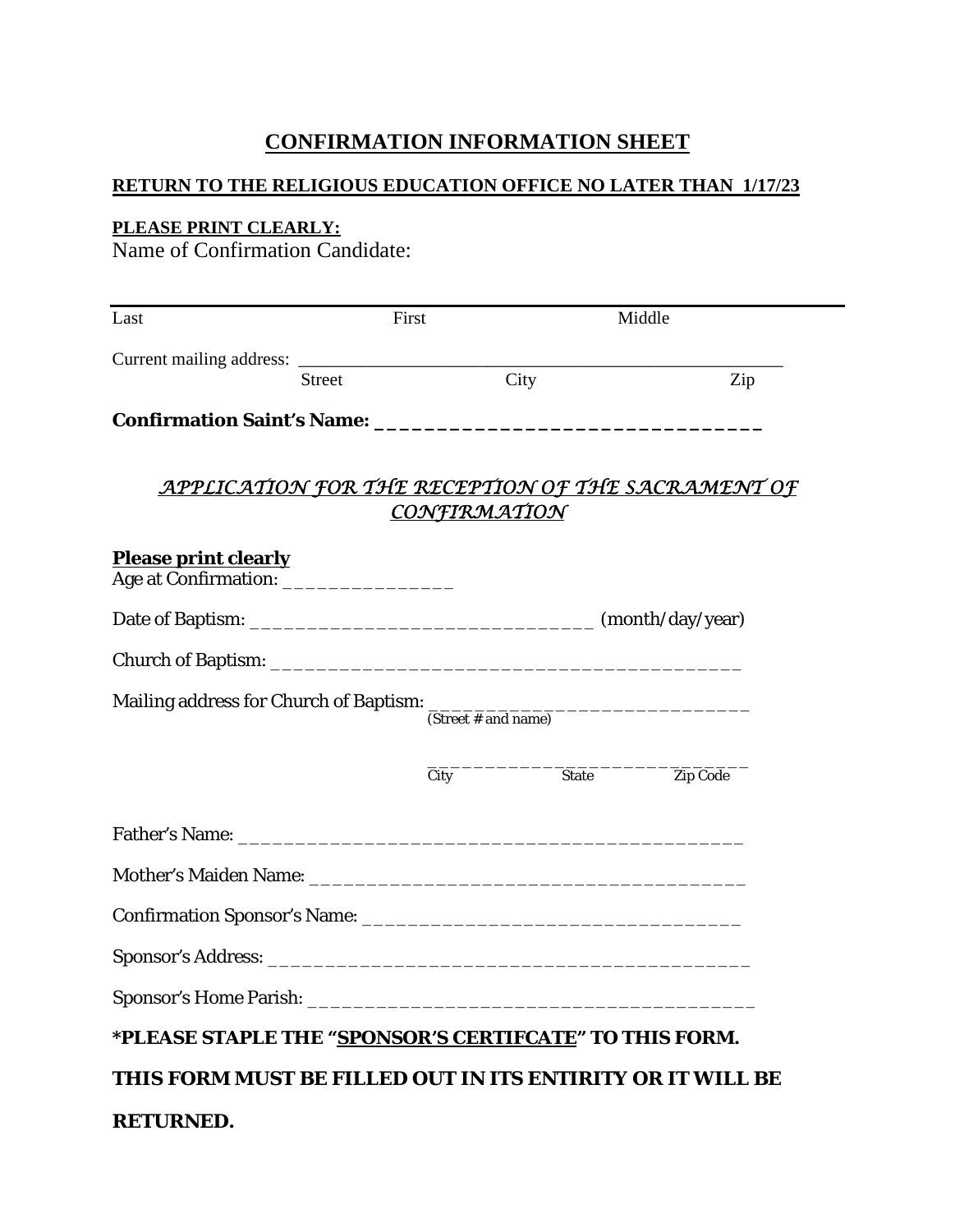# **COMMUNITY SERVICE LOG SHEET**

Student's Name: \_\_\_\_\_\_\_\_\_\_\_\_\_\_\_\_\_\_\_\_\_\_\_\_\_\_\_\_\_\_\_\_\_\_\_\_\_ Grade:\_\_\_\_\_\_\_\_\_\_\_\_\_

A log is a record of one's achievement and self-accountability. It the time and hours you spend in service to others. **As a candidate for Confirmation, you are required to perform a total of 20 hours of service. Minimum of 15 hours at Church of Epiphany and Maximum of 5 hours outside the Church** and in accordance with the table provided. Please review the table carefully to make sure you are volunteering at an approved organization. Service hours must be performed with a supervised organization the log sheet must be signed by the person in charge, include title and phone number for verification. Parents and/or relatives are not permitted to sign for service hours.

## **DUE April 4, 2023**

| <b>Supervisor Name, title &amp;</b><br>Phone # | Organiztion/project | Date            | # of<br><b>Hours</b> |
|------------------------------------------------|---------------------|-----------------|----------------------|
|                                                |                     |                 |                      |
|                                                |                     |                 |                      |
|                                                |                     |                 |                      |
|                                                |                     |                 |                      |
|                                                |                     |                 |                      |
|                                                |                     |                 |                      |
|                                                |                     |                 |                      |
|                                                |                     |                 |                      |
|                                                |                     |                 |                      |
|                                                |                     |                 |                      |
|                                                |                     | Total<br>Hours: |                      |

 **Worksheet for the Story of Your Saint**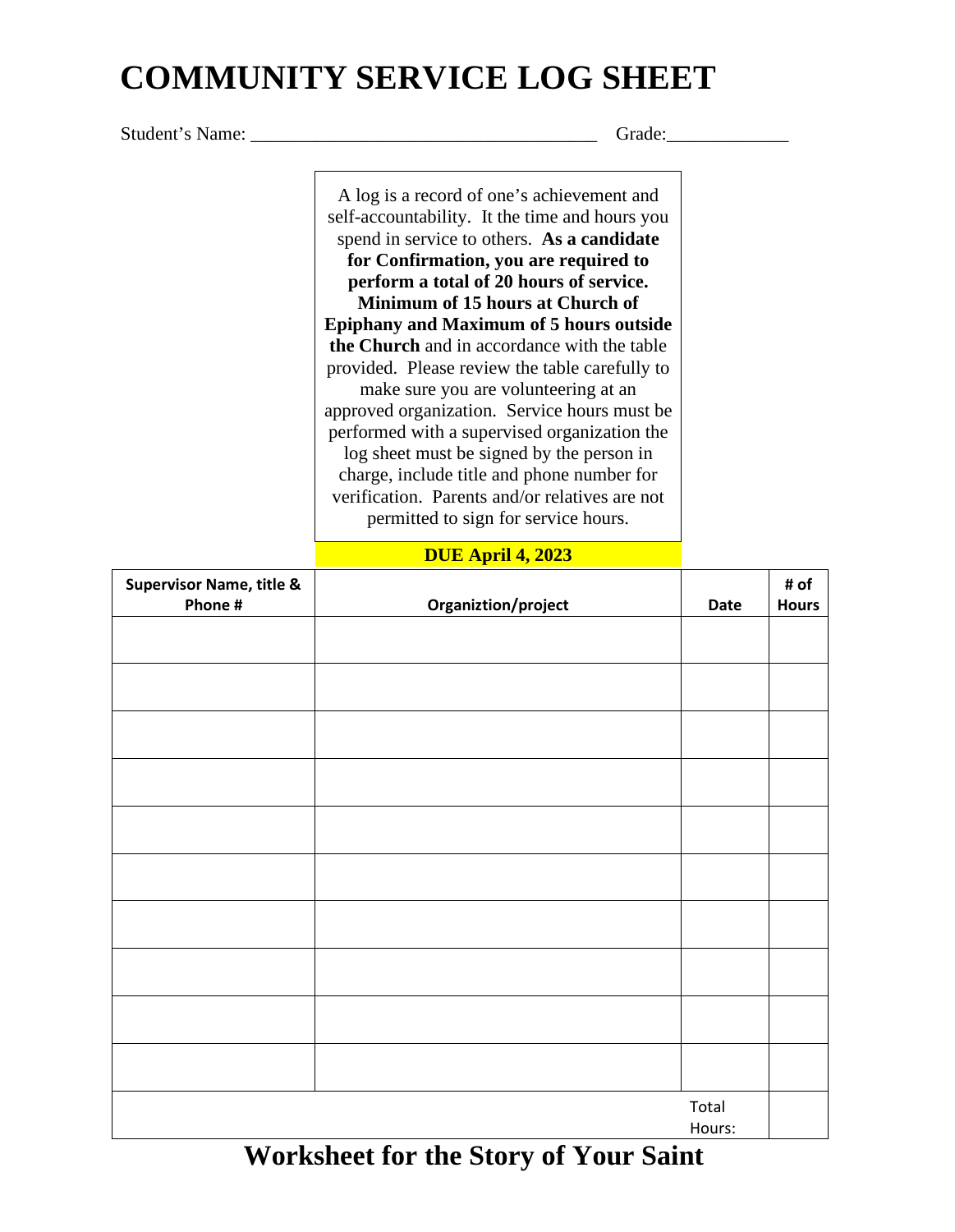"The Saint I chose to pray to and imitate and whose name I have chosen for the Sacrament of Confirmation is ..."

## **Part One: About Your Saint**

My Saint:

Does your Saint have a feast day in the Church? Yes No

Month Day

## What three events in the life of this Saint most impresses you? Why?

 $\mathbf{1}$ <u> 1989 - Johann Stoff, deutscher Stoff, der Stoff, der Stoff, der Stoff, der Stoff, der Stoff, der Stoff, der S</u>  $3.$ 

What three special virtues (a virtue is a good habit that enables a person to act with moral excellence according to God's will) did the Saint have?

| $\begin{array}{c c c c c} \hline \rule{0pt}{16pt} \multicolumn{3}{c }{3.} & \multicolumn{3}{c }{\textbf{1}} \\ \hline \end{array}$ |  |  |  |
|------------------------------------------------------------------------------------------------------------------------------------|--|--|--|
|                                                                                                                                    |  |  |  |

In what two ways was this Saint most like Jesus?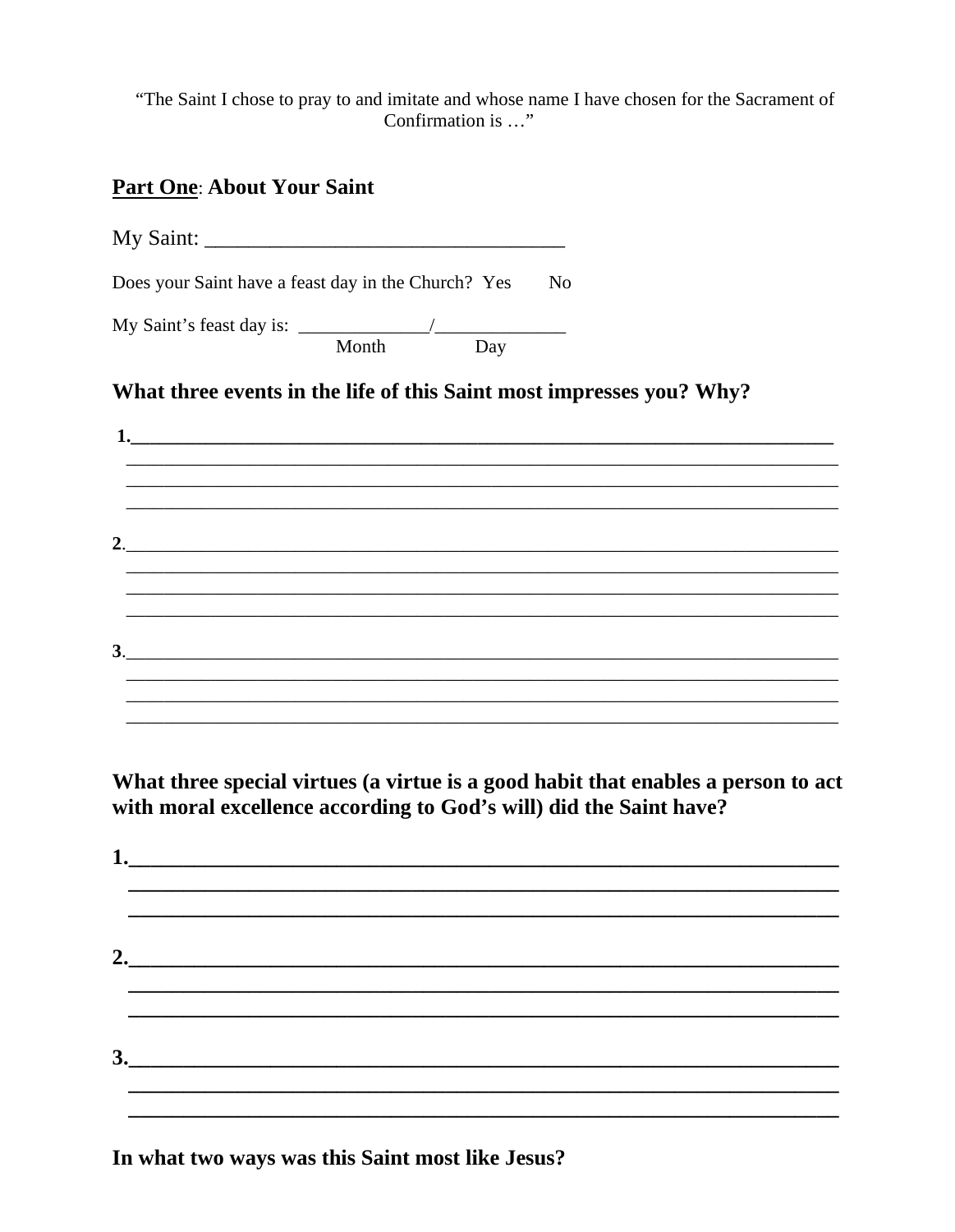Name one way this Saint showed love for other.

How could you follow this Saint in your daily life today? Be Specific. Give 3 examples.

 $1.$   $\blacksquare$  $2.$  $3.$ 

I chose this Confirmation name because..."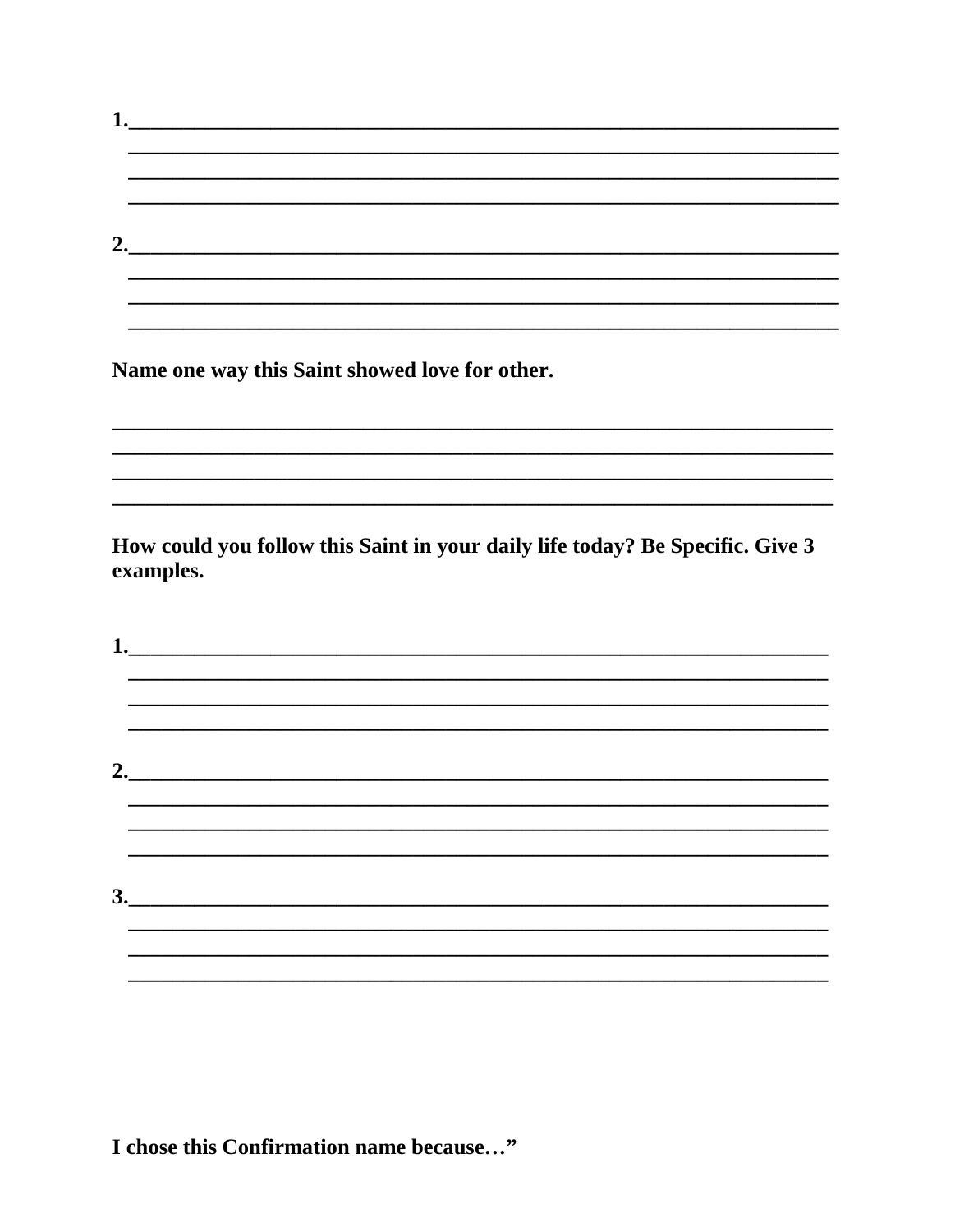Summarize or list 5 key events in your Saint's life story.

| 3.                                                                                |  |
|-----------------------------------------------------------------------------------|--|
|                                                                                   |  |
|                                                                                   |  |
| $\mathbf{4.}$                                                                     |  |
|                                                                                   |  |
|                                                                                   |  |
|                                                                                   |  |
| ,我们也不能会有什么。""我们的人,我们也不能会有什么?""我们的人,我们也不能会有什么?""我们的人,我们也不能会有什么?""我们的人,我们也不能会有什么?"" |  |
|                                                                                   |  |

Part Two: Write your Saint Report.

**Part Three: Create a Poster of your Saint's life story using the above** information. It must contain a picture of your Saint.